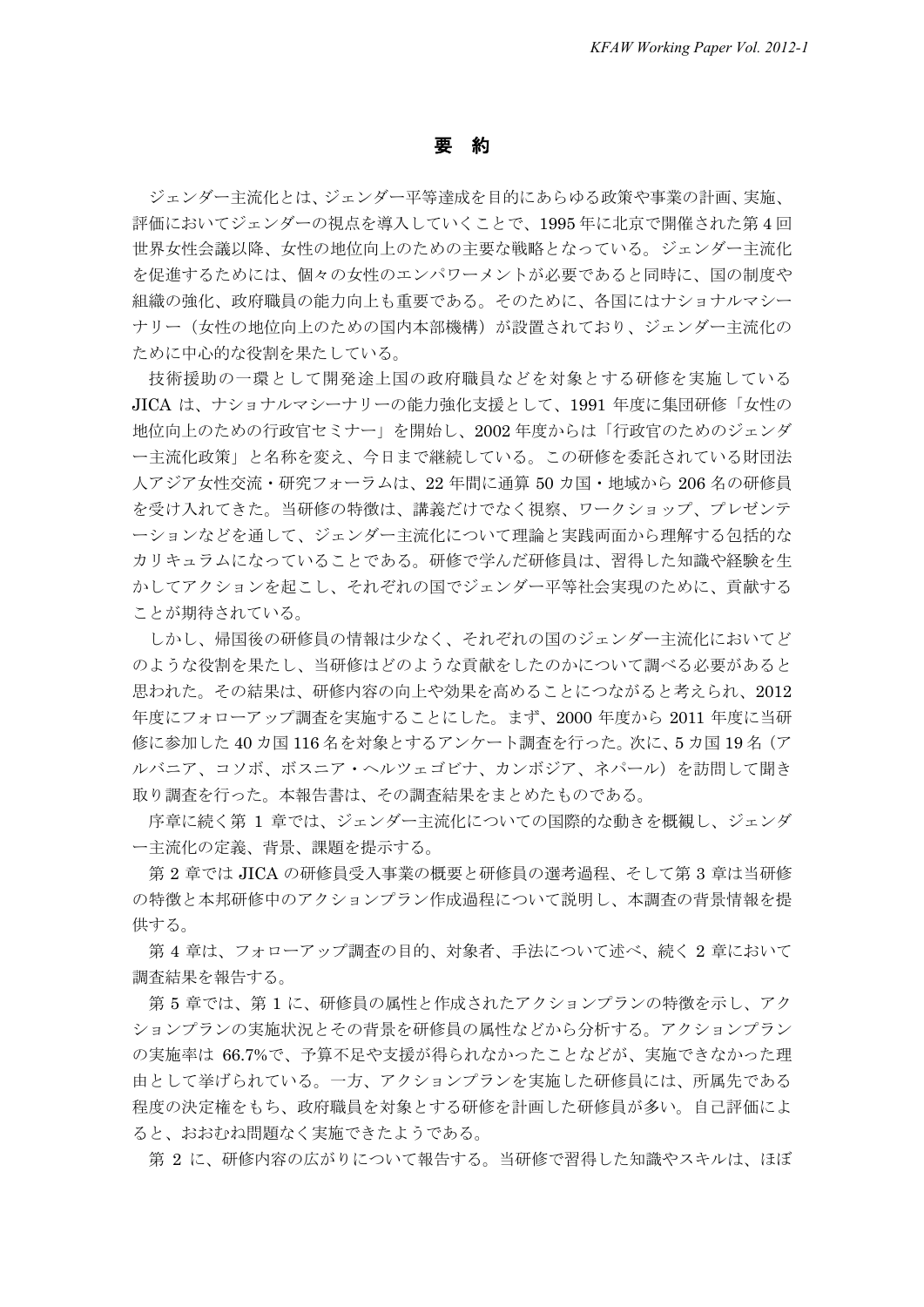すべての研修員が活用している。帰国後、当研修について報告会を開催した研修員は 80.4% で、ジェンダー主流化など講義で学んだことに加えて日本での経験などを発表し、参加者 から高い関心が示された。第 3 に、研修員間のネットワークについて、訪問した 5 カ国の 状況を中心に調べたところ、同じ政府機関から連続して当研修へ参加がある場合は、研修 員間にジェンダー主流化に向けた連携が生まれやすいことが分かった。しかし、所属先が 異なっていたり異動があったとしても、連携が継続している場合も見られた。さらに、同 じ年度に参加した研修員間や研修員と JICA の間で、連絡を取り合っていることも分かった。

第 6 章では、研修員を通した当研修のジェンダー主流化への貢献について検証を試みる。 ジェンダー主流化における優先課題、研修員が貢献した分野、効果的なアプローチを示し、 当研修参加後の研修員自身の考えや行動の変化についても報告する。研修員による進捗状 況の評価によると、国の法律や政策、関連省庁との連携などにおいて進展があった一方で、 ナショナルマシーナリーの予算や人員および女性の地位などにおいてはあまり向上が見ら れない。残された課題としては、ジェンダーに対する意識の低さや不十分な予算が多く挙 げられている。

最終章では、当研修の成果をより確実で目に見えるものにするために、3 つの課題を指摘 し、改善策を考察する。第 1 に、研修員の選考は研修効果向上において重要な要素である と分かったが、研修員候補者は参加国政府が推薦するため、日本側が関与できる部分が少 ない。そこで、日本で選考する際に適切で十分な情報を得る必要がある。第 2 に、アクシ ョンプランの実施率を向上するために、研修参加前に研修員が所属先と共にアクションプ ランの準備をすることが望まれる。また、本邦研修中には、研修員の背景をよく理解し、 適切で実現可能な課題の選択を促すさらなる努力を行わなければならない。第 3 に、フォ ローアップ体制の充実も必要である。JICA と研修の受託先が協力して、アクションプラン 実施への支援や実施した経験を広く共有できる体制と仕組みをつくることが重要である。

当研修の内容は、JICA と共に毎年見直し、研修員の要望や新たな課題やニーズを反映し ながら、より質の高い研修を提供できるように改訂してきた。今回のフォローアップ調査 では、当研修は研修員だけでなく研修員の上司や同僚からも高い評価を受けていることが 分かった。参加国ではジェンダー主流化において一定の進展が見られ、それには研修員や 当研修も貢献していると考えられた。しかし、本調査は第三者ではなく研修実施当事者が 行ったことを留意し、今回の調査結果を踏まえて研修内容のさらなる充実を図り、世界に おけるジェンダー主流化促進に貢献できることを期待する。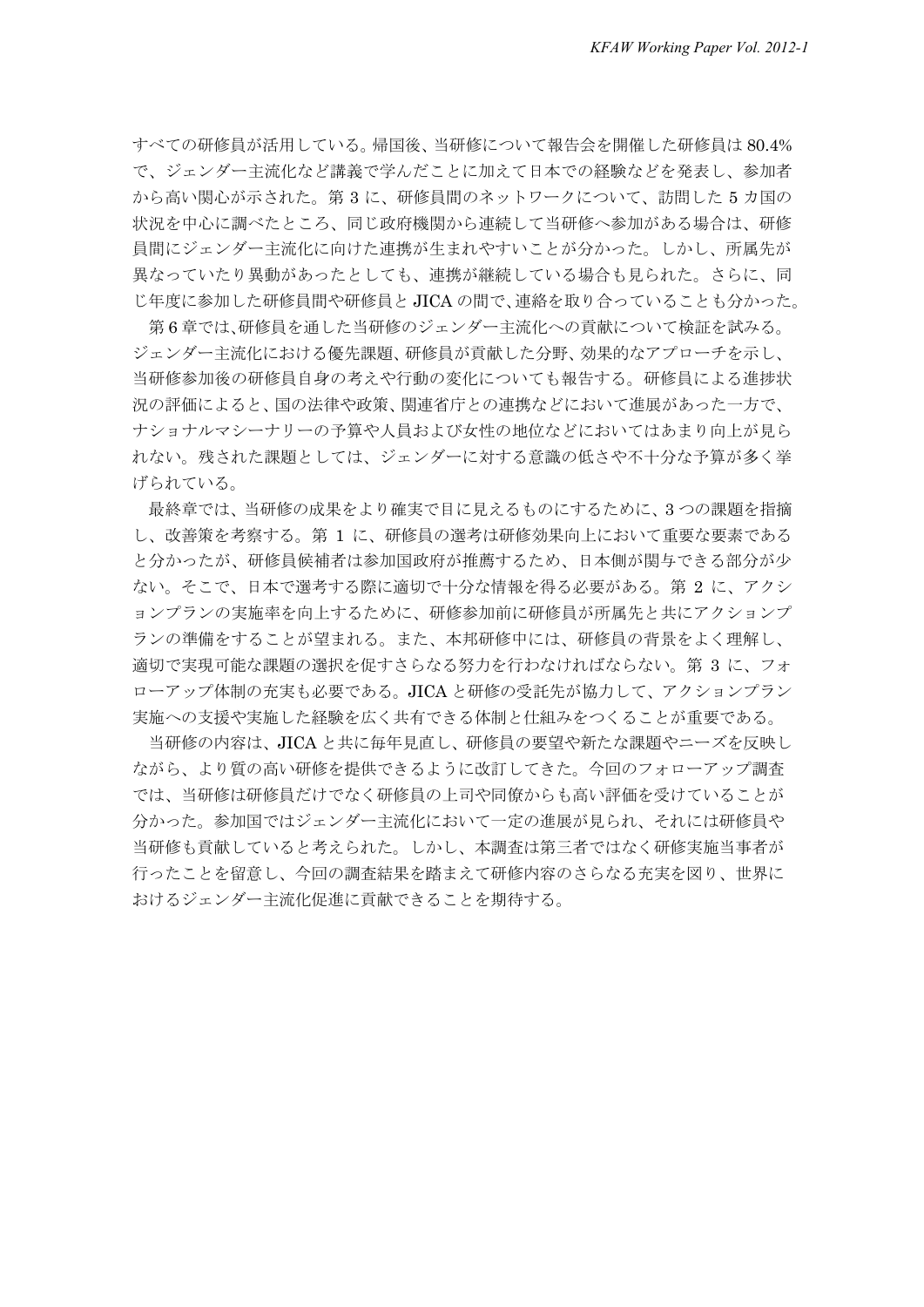## Summary

Development policies towards women shifted from Women in Development (WID) to Gender and Development (GAD) in the 1980s. It was recognised that women should not only be beneficiaries of development but also active participants in the development process. Following this trend, the fourth World Conference on Women, which was held in Beijing in 1995, adopted gender mainstreaming as a strategy to improve the status of women. Gender mainstreaming is defined as incorporating gender perspectives into the formulation, implementation and evaluation of every policy and project with the objective of achieving gender equality. National machineries for the advancement of women, which are established in governments, play a vital role in mainstreaming gender.

The Japan International Cooperation Agency (JICA) acknowledges the significance of strengthening policies, institutions and organisations for realising gender equality, and provides assistance to improve the capacity of national machineries. In the Training and Dialogue Programme, the JICA started the Training Course on the Improvement of the Status of Women for Government Officers as early as FY1991, which has continued with a change in title to Gender Mainstreaming Policies for Government Officers in FY2002.

The Kitakyushu Forum on Asian Women (KFAW) has organised this training course from the beginning under contract with the JICA. Between FY1991 and FY2012, a total of 206 participants from 50 countries and regions came to Kitakyushu, Japan for this training. The training course on gender mainstreaming is a holistic programme which covers various gender issues from both a theoretic and practical perspective with the use of a variety of modes of learning, such as lectures, field visits, discussions and presentations. Participants are expected to disseminate what they learnt and experienced in Japan with their colleagues and others in their home countries.

However, there had been little information on participants after their returns. In order to improve the training, it is important to find out what actions have been taken by participants and what contributions this training has made in mainstreaming gender in various parts of the world. With this objective, the first follow-up survey was conducted in FY2012. Firstly, the questionnaire survey was administered for 116 participants who took part in the training between FY2000 and FY2011. Then, visits were made to five countries (Albania, Bosnia and Herzegovina, Kosovo, Cambodia and Nepal) where nineteen participants were interviewed. This working paper compiles the results of the follow-up survey.

After the introductory chapter, chapter 1 provides an overview of international development entrenched in the concept of gender mainstreaming. The following two chapters provide the background information on the follow-up survey. Chapter 2 briefly explains the JICA's Training and Dialogue Programme and the selection of participants.